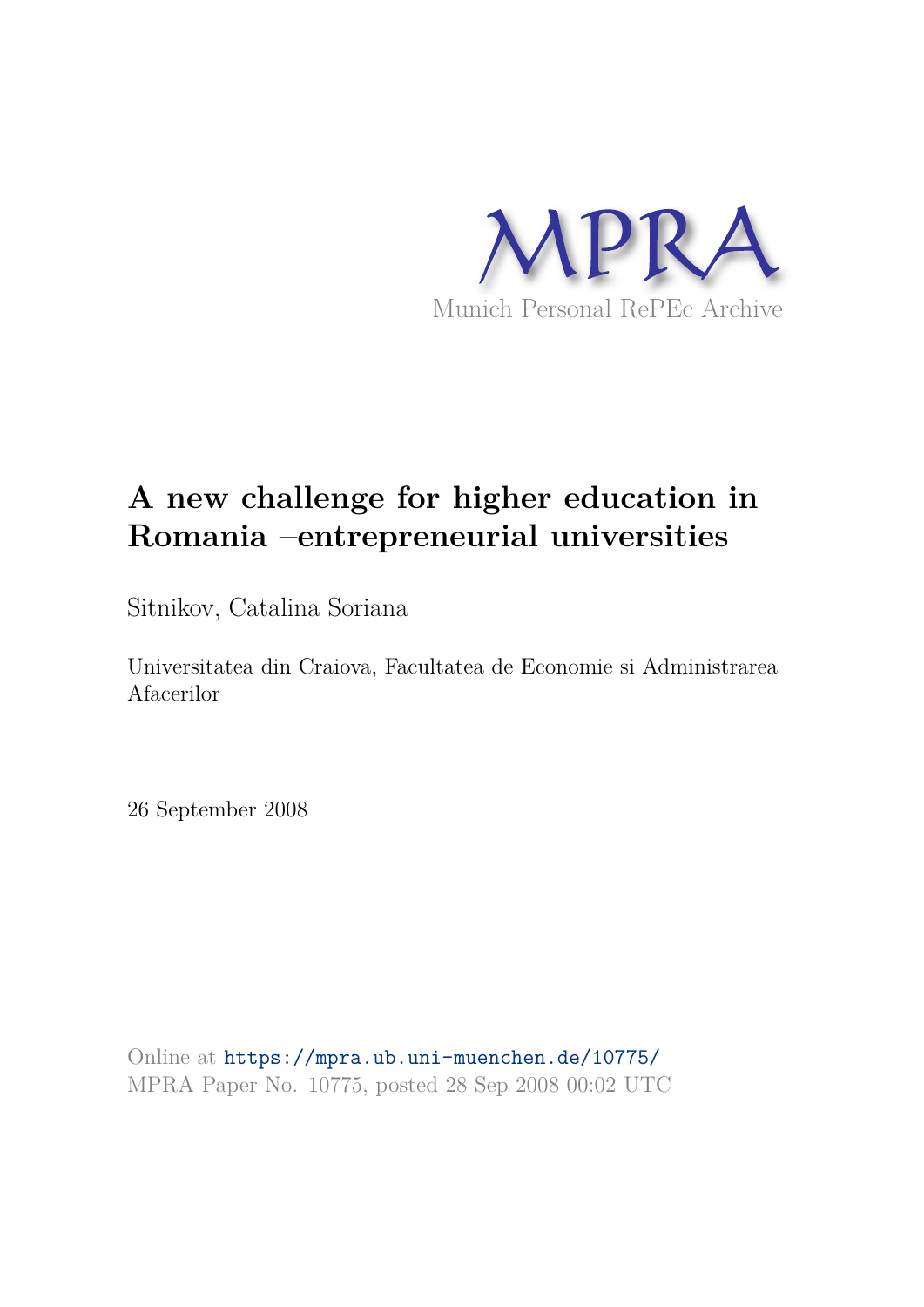### **A NEW CHALLENGE FOR HIGHER EDUCATION IN ROMANIA – ENTREPRENEURIAL UNIVERSITIES**

#### **Catalina Soriana SITNIKOV**

Faculty of Economics and Business Administration, Craiova, ROMANIA inasitnikov@yahoo.com

#### *Introduction*

Learning and teaching have always been at the core of economic change and development. For long time there was a search for suggestions, ideas, plans and projects of how educational systems can be made more relevant to the needs of the societies they were established to serve. Tertiary education has the potential to enhance economic growth in a sustained way and reduce poverty. Not only this, it also contributes to a democratization process.<sup>1</sup>

Within the European Union (EU) the Bologna principles are formulated and there is the Lisbonstrategy which aims at *".. the EU becoming the most competitive and dynamic knowledge-based economy in the world, capable of sustaining economic growth with more and better jobs and greater cohesion by the year 2010*".<sup>2</sup> This is strongly relying on the ICT-sector. The Lisbon strategy was based on four policy areas:

- 1. Transition to a knowledge-based economy and society by fostering the information society, R&D and innovation, and stepping up structural reform;
- 2. Completing the single market, especially for financial services in order to facilitate higher investment;
- 3. Modernizing the European social model by investing in people and combating social exclusion;
- 4. Sustaining favorable economic growth by an appropriate macroeconomic policy mix.

The four topics of the Lisbon strategy are immediately or in second instance related to a well developed tertiary education infrastructure as can be found in the literature. The first point is a pre-requisite and the EU-transition economies are already lagging behind the EU-average where it is about R&D. The EU-8 or the so called Lynx-economies, the European tigers spend 0,8 % of their GDP on R&D where the average for the western Europe in  $2\%$ <sup>3</sup>. The fourth element, as well as the second and third point of the Lisbon strategy follow immediate after an understanding and well incorporated vision. At least it can then be better understood the need for a strong tertiary education sector and its "multiplier effects" for society.

Therefore, the example of the Romanian education system can be cited. The question is why? After the fall of the communist regimes and ending up as a transition economy also the education system became one sector that needs revision. The needs of the market economy are different from those of the former design in the planned economy and society. The "old" education system was characterized by low levels of drop-outs, well performing in theoretical fields but not designed serving the knowledge and innovative market oriented systems or able to compete with them.

Now the Romanian tertiary level of education reconsiders and rebuilds its vision and mission as well as its entire strategy. In this regard, the following *basic elements* are considered:

- 1. What is learned must be relevant to the needs of the people in economy. Educational providers need to be in touch with labour market requirements;
- 2. Effective learning must be judged on the basis of the outcomes that result, rather than on the inputs required;

 $\overline{a}$ 

<sup>&</sup>lt;sup>1</sup> Hopper, R. (ed.),*Constructing Knowledge Societies: New Challenges for Tertiary Education*, World Bank,2002

<sup>2</sup> European Council, 2000

 $3$  The Economist, April  $15<sup>th</sup>$ , 2007, p 76. IMF-data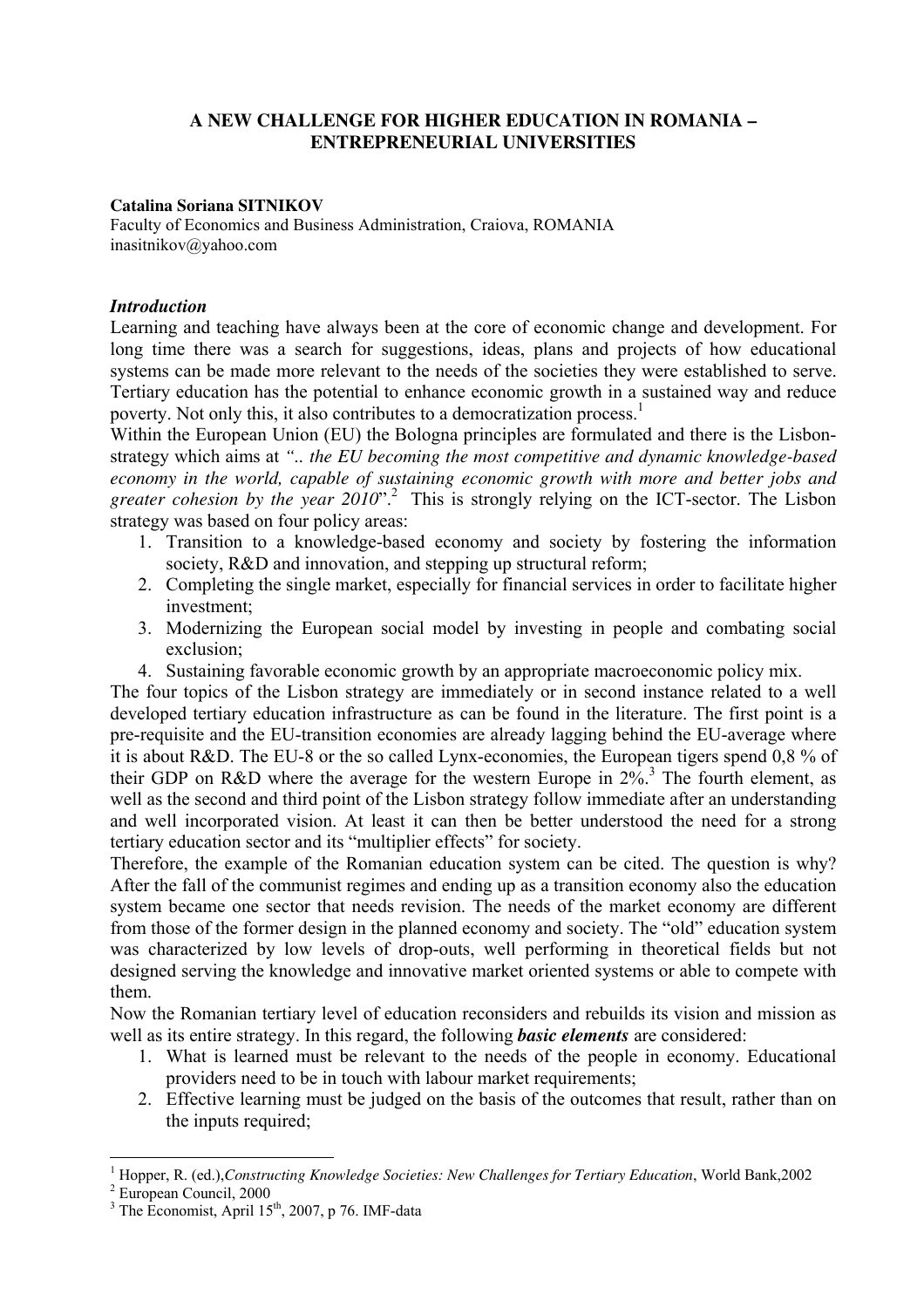- 3. Ways must be found to facilitate learning rather than to simply supply instruction;
- 4. The valuing of research and innovation within educational organizations must be increased;
- 5. Tailor made "entrepreneurial" education towards the necessities of the market, especially focused on small and medium size enterprises;
- 6. The lifelong learning education permanence should be continuously developed and be linked to the market requirements.

In line with these six points the transition process is described for Romania, as the country is new member of the EU and makes it ready to reach the Lisbon criteria. Especially as education is an important mean to sustainable development and to foster elements that are important for an emerging / transition economy, a solid tertiary sector has proved a corner stone to this. As economic development and tertiary education have close linkages, the concept of the entrepreneurial university can bring the best of two worlds together. An improved tertiary sector strengthens in the end the whole education column.

# *Higher education, economic development and entrepreneurial universities: taxonomy*

As it is clear that higher education serves more than only creating a more educated society through the higher education knowledge, views and values it is also important that the definitions of the terms above are clear. Therefore it is important to explain precisely the understanding of these keywords:

- Higher education;
- Economic development;
- Entrepreneurial universities

#### **Higher education**

In our understanding, higher / tertiary education is any form of education that goes beyond primary and secondary education, including non-university tertiary education and extracurricular education and vocational training. When put this in perspective, the EU has 17 million students and 440.000 researchers studying or working at more than 4.000 universities and institutes. In tertiary education a distinction can be made between curricular and vocational education, with vocational regarded more as training.

#### **Economic development**

Economic development is understood as a positive contribution to long term economic growth and sustainability. This includes direct effects but also indirect effects such as a contribution to innovation capacity of the society and the development of human resources. The World Bank findings identify these indirect effect or externalities as trust in social institutions, democratic participation, open debate, appreciation of diversity in different respects. Not to forget that a qualitative higher workforce can be more productive.

#### **Entrepreneurial universities**

Entrepreneurial universities have a positive influence on the entrepreneurial climate and therefore on the economic growth potential via their focus on the supply side of the economy by augmenting human capital and fostering innovation of the production and marketing processes. Entrepreneurial can vary from case to case to the extent of how entrepreneurial it will be. It means business institute or academy or a traditional institute with close links to the private sector or even run subsidized programs.

#### *How can entrepreneurial universities contribute to economic development?*

Entrepreneurial universities are not a panacea but still a functional tool towards and a vehicle in economic development. This reaches the traditional distinctive fields of universities. Entrepreneurial universities have an influence on: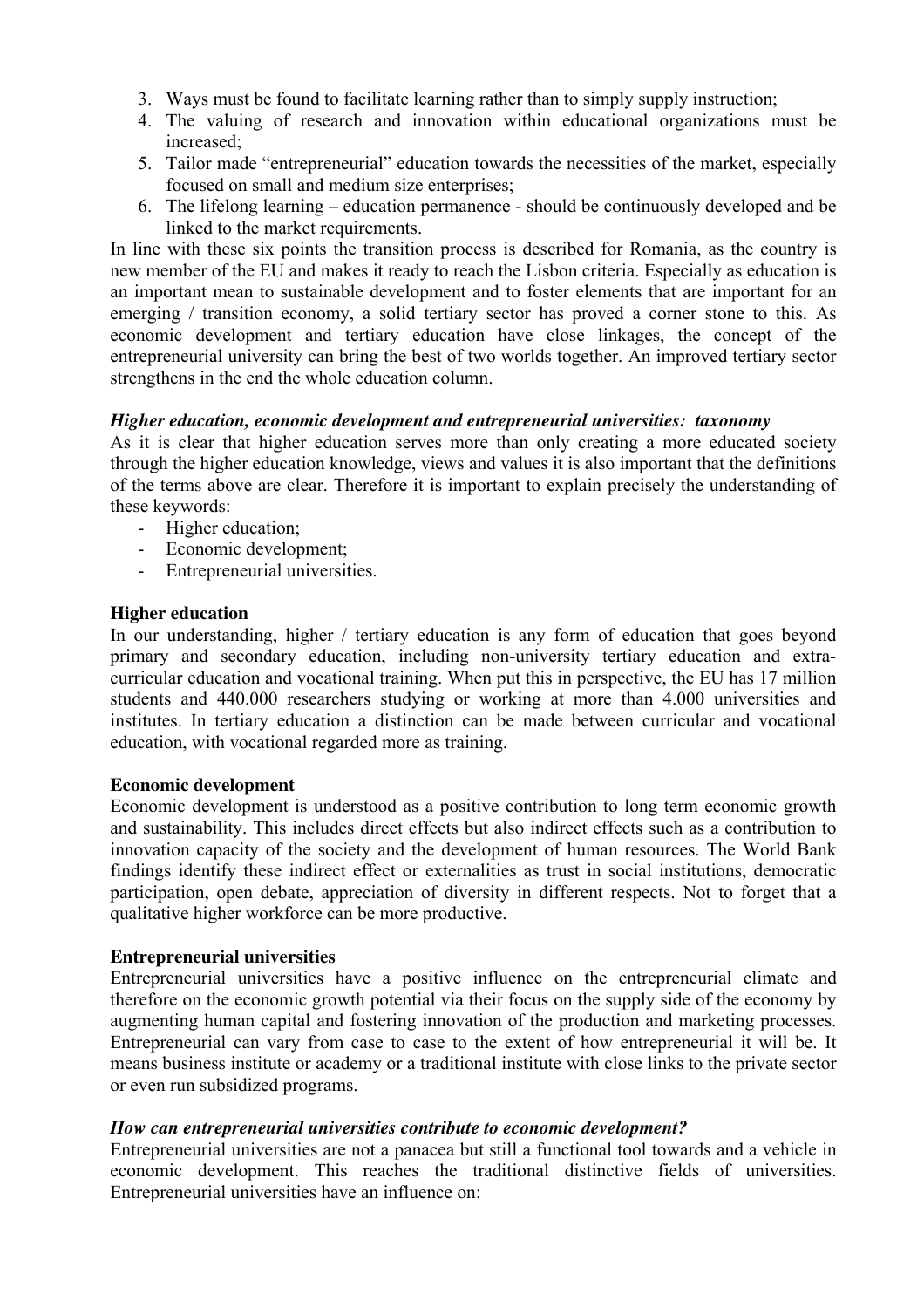- Education
- **Research**
- **Innovation**

Before exploring this trinity of the traditional university it should be recalled that there is a theoretical basis for the thought that (entrepreneurial) universities contribute to economic development. Modern growth theory as laid down in several OECD studies stresses the importance of human capital built by education, research and innovation for economic growth. The May 2006 Communication of the European Commission on the need for modernisation of the EU universities underlines that only modernised and entrepreneurial universities can contribute to education, research and innovation. The whole triangle is necessary to augment human capital which in turn can increase economic growth as is the aim of the Lisbon process.

#### **Education**

A solid study program is the basis. From its origins a university is made for research or teach the students to make their own research. This should remain a technique that the students are taught. A selling-out of simple and popular curricula is not fruitful. But not only knowledge has to be transmitted also cultural and moral values, social capacities and an open mind to think and reflection.

#### **Research**

A university and other institutes or tertiary education have to do more research that is needed and asked for. This means also for an upcoming economy: applied research for small and medium sized companies. This sector is crucial in development. Research is also closely linked to innovations. It brings ideas, stimulates creativity. This is what brings the world into the future.

#### **Innovation**

Innovative power is lacking but closely linked to creativity. An open mind and brainstorming are triggers to creativity. Innovation is from Schumpeter, not a creative destruction but going to the edge go beyond the means and views that are common. It is also "sharpen oneself" the "l'education permanance" a life long learning. This is a crucial factor.

#### *The observed link between education and economic development in Romania*

In Romania during the academic-year 2007/2008 almost 621.000 students were enrolled. For definition: put equal to all students studying at tertiary levels, this seems not far beyond truth because it includes all day, evening, part-time education and learning at distance. This latter notion is quite important because Romanian universities frequently teach in different cities as well as distance learning is common practice due to distance to the institutes, for people working and making this as "refresh courses" or simply because an advanced study improves changes in the labour market. Romania has 58 universities as institutes. These can have secondary branches around the country.

Having a closer look at the universities and institutes, differences are obvious. Differences are in curricula or teaching and in infrastructure. Taking account of curricula a level gap between university and market is obvious as well as compatibility and exchangeability between universities.

Students attain their education most of their university time often in languished classrooms compared to western standards. Nowadays renewals of institutes have priority but lack of funds is often a bottle-neck to this. Especially when for state universities salaries are not competitive or even attractive. It can happen that salaries are not even paid in due time or at all.<sup>4</sup> The basis of good education starts with good professors and teaching-staff. For technical studies, sometimes

 4 Comparing the spending on universities (being tertiary education) Romania's spending equals that of a low- and middle income country. WDI various years, World Bank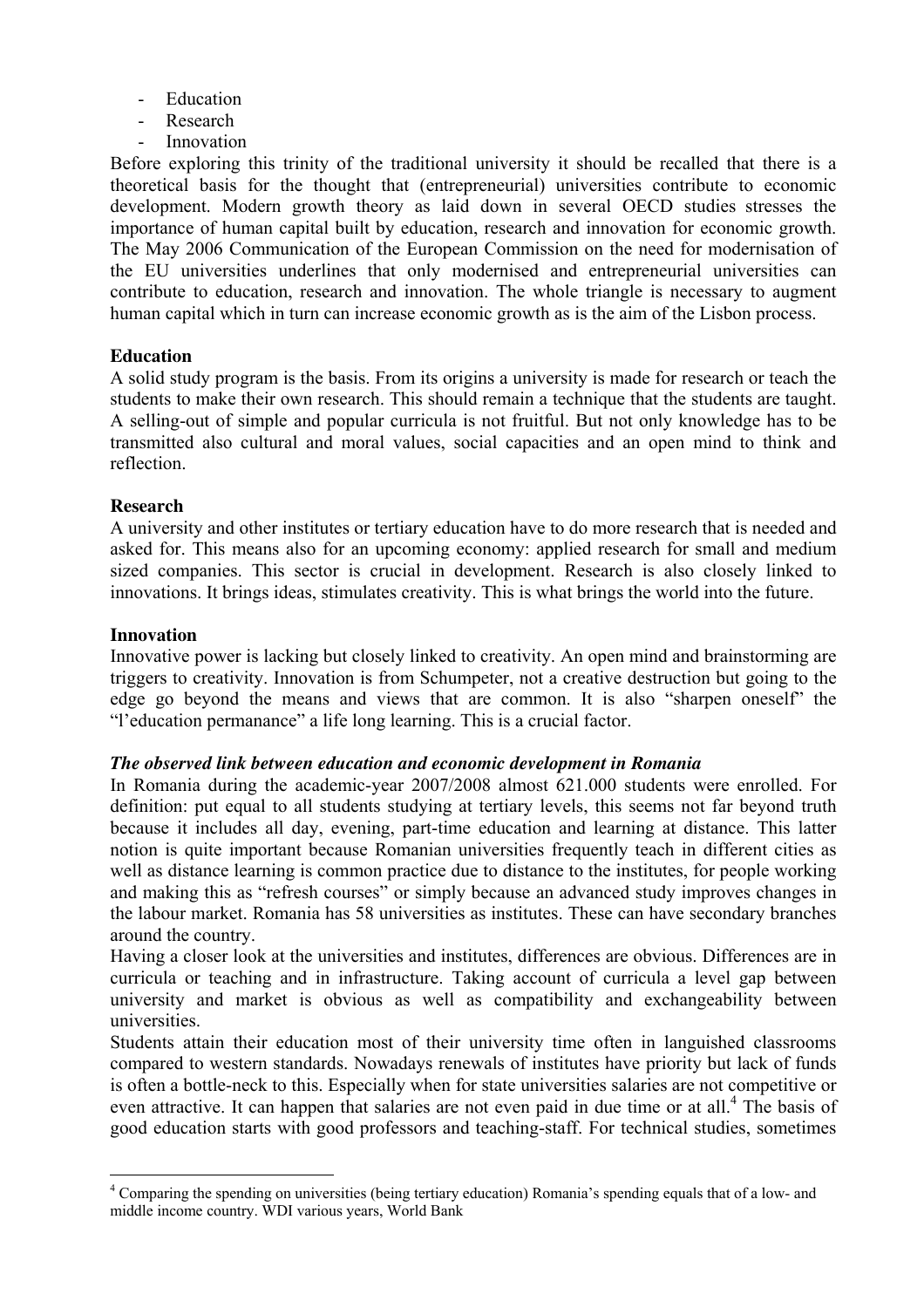the machines where students do their practice on are outdated. How than to be competitive are even representative?

Comparable curricula means is there an immediate exchangeability? Having noticed that education equipment can be outdated the gap here can be clear too. Notably, one exception can be made: this is the autodidactic capacity in the field of the IT-sector. The case Romania shows that the country has well trained and skilled students in this area (as this is also the case for Russia). But here these autodidacts are the first to leave the country because of insufficient or not competitive salaries.

What does it bring? Universities become diploma factories. A beginning of diploma inflation is born and in the long run it is worse for all. Not even thought of the market that searches for educated and trained people. Lack of funds, structure seems the route to development and a more fruitful future.

Entrepreneurial universities play a role. Why? The entrepreneurial university has contact to the market where the students should end up most of the time. This in not only the case for Romania. Through history close linkages between the private sector and universities are known. This not in the engineering field but in the field of economics. Such a prospective option can be the future.

To what extent does the practice of higher education in Romania in the years 1990-2008 meet the requirements set out in order to foster economic growth? The deviations between theory and practice can be divided in the nine categories that the European Commission distinguishes in its recent communication. We note that where universities are mentioned this must be understood as the entire system of tertiary education both curricular and vocational.

Nine focus points can be underlined:

- 1. Lack of international experience of graduates;
- 2. Lack of industrial experience of graduates;
- 3. Lack of sufficient spending on higher education;
- 4. Lack of financial means due to lack of cooperation with industry and private sources;
- 5. Lack of autonomy, accountability and flexibility to react to a changing world;
- 6. Lack of change in the curricula;
- 7. Lack of closer links between academic disciplines;
- 8. Lack of students' training in later stages of their life cycle;
- 9. Lack of researchers' training in intellectual property management and entrepreneurship.

An important part of the policies improving the positive link between educations on the one hand and economic development on the other hand through entrepreneurial universities is the subsidiarity challenge: who is supposed to do what? The following actors are involved:

- 1. Students
- 2. Staff
- 3. University management
- 4. Industry and business
- 5. External research institutes and foundations
- 6. Politics and government

Do the things that are needed. That is the matter to everyone. Every partner in this chain is responsible. Ask the questions: are we doing the right things and are we doing the things we are doing the right way?

# **Students**

Relating the (relative) shortcomings the students should have their sincerely wish to go beyond there regular thing and find a challenge in distinguish themselves. This means to work on competences that qualify them to become "leaders" instead of followers. Students should be ready to work on (international) and national networks, design their own interdisciplinary study and go on after the master's degree. Bring different experiences together from private sector and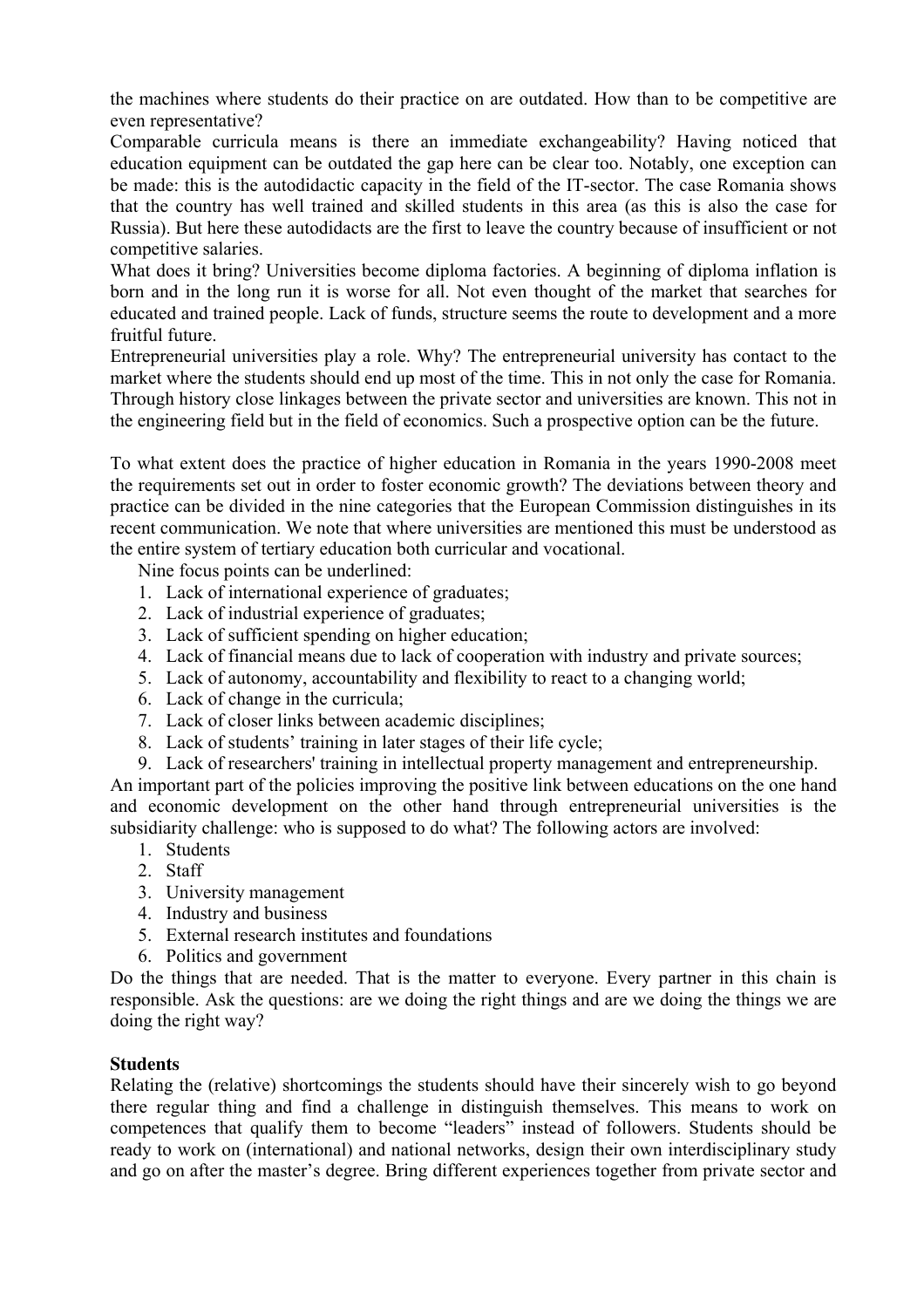their jobs to that of findings from research and international views. In the long run education will be a road to a (relative) higher income

# **Staff**

The university staff should prepare themselves to serve the new generation of students. Offer the students (and be ready to offer them) high value education. Exchange programs can support this and has to be encouraged. An active role in the policy debate and more applied research can attack more students and improves the relevance of the academia. It contributes to all factors important to a flourishing economy. More interdisciplinary curricula should be developed. A spin-off has to come from this segment of society as it always has been.

#### **University management**

A role for the university management is one intermediate between the state as an *allocator* of financial resources, but is has to become more. The new university management has to improve the personnel management, bring and stimulate linkages between the academia and the private sector. But to start with it has to guarantee its independence from the state. Then the study programs can be designed and simultaneously ties with the outside world can and should be made. A university is partly its own criticaster. Define standards and a research program. Facilitate private sector to bring in their wishes and open a dialogue to see what it can bring both. A university management should make its institute ready for the ever changing needs of society and mainly a need for higher skilled workforce. Make sure it is flexible enough to adapt to the changing needs and it should stress the necessity of "*l'education permanence*". The university management has to be aware of competitors or possible future partners as private institutes of affiliates of the business sector. A university is a broker of knowledge but not only this: often regarded "redundant knowledge" has to be assured to remain in the study program to compete internationally.

# **Industry and Business**

The industry and business sector have an interest in good students and good research. A university research program can be beneficial for the private sector. It frequently can hitch-hike on the outcomes or use them. In return, the private sector has to offer internships to gain practical experience. International firms should bring in their knowledge and maybe go as far a adopting a university. Make the entrepreneurial university work. The industry and business should also use the tertiary education level to send back managers to gain continued education.

# **External research institutes and foundations**

Partnerships and liaisons with foundations can improve the status and influence of institutes for tertiary education. In this field mutual beneficial relations can be established. Full market oriented research institutes can through partnerships gain new fresh blood and easy recruitment but also for expansions are optional. Foundations can improve and fulfil their scope but spreading around knowledge as well as founding chairs that help both the tertiary education universities as well as the institutes.

#### **Politics and government**

It is hardly the case that politicians are not educated at institutes for tertiary education. There values (hopefully the good ones) should be spread around. It is a task of a government to guarantee a framework for society and to facilitate the institutes to perform their independent role. The state has to encourage enrolment: equity in access to tertiary education and make sure there is adequate management. A role in the shape of the curricula is also a role for the state, of course within boundaries.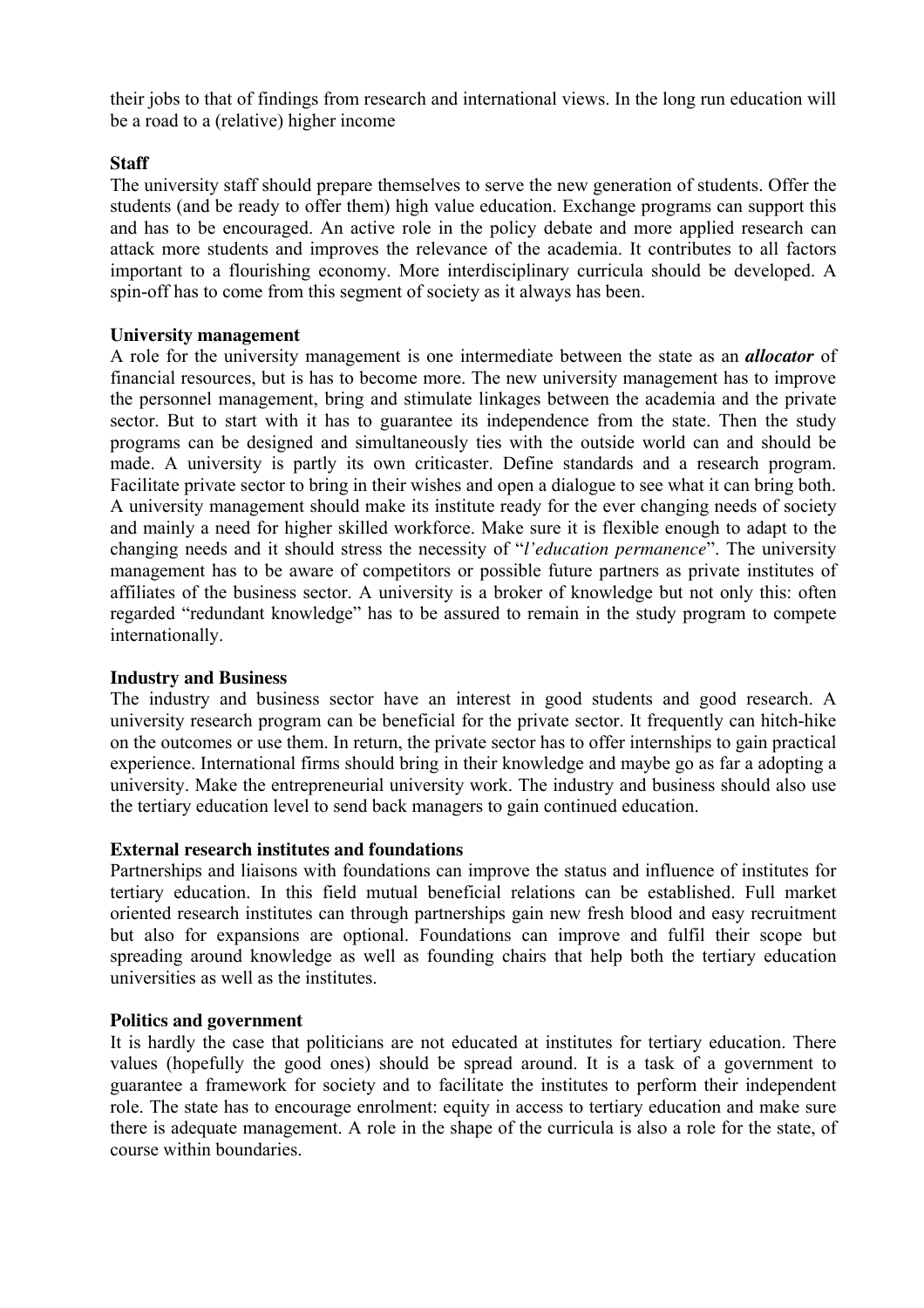The state it has also to encourage the sector to become more innovative as to innovative power is too weak as has been identified by numerous studies. Responsiveness is part of this too. The World Bank identifies three objectives for the state:

- 1. a coherent national strategic vision and policy framework;
- 2. create an enabling regulatory environment;
- 3. offer appropriate financial incentives.

The state has also to make sure that knowledge is accepted and a need to go on, progress can not be stopped and progress is reached through knowledge. The aim is to create a knowledge friendly environment that is encouraged to be joined.

#### *Conclusion*

Comparing with the situation in the European Union the major shortcomings in Romania are:

- $\triangleright$  Insufficient spending on higher education;
- $\triangleright$  Lack of autonomy and flexibility of the education institutes;
- $\triangleright$  Lack of training to students in later ages of their life cycle.

The first two shortcomings are mainly due to government policies. Apart from budgetary problems it reflects the lack of understanding of the link between education and the building of human capital on the one hand and sustainable economic growth and economic development on the other. The latter shortcoming is an understandable consequence of the past of a centrally planned economy. In fact most of the education that persons received before 1990 became obsolete due to the evolution towards a market economy.

These outcomes confirm studies of other transition economies and developing countries that struggle with the tertiary education sector. Its importance seems not enough recognized but its relevance to development has been proved. Especially a closer link between universities and the private sector is a new perspective that needs more attention and can have a more prosperous spread around through the economy and the way up.

The entrepreneurial university is a relative easy way to meet the needs of society: the relevance of what is learned. It can become more output and outcome oriented. The entrepreneurial university is more flexible and competitive to changing means to transfer knowledge like through Internet learning and so on. As a whole for the economy a time lag in innovative power can be disastrous for a country that brings itself up. More tailor made programs to all sectors of the economy is easier designable. And not to forget: everybody has to enter a life long learning.

The role of all is needed but all can truly benefit from it too. This is a likely fruitful strategy to fight the shortcomings of the emerging markets directly and indirectly. As the Economist identified two main weaknesses the quality of the public institutions and the friendliness of the state to business and entrepreneurship in general, the entrepreneurial university can be seen as a vehicle to development.

Quoting the Economist: "politicians are slow to recognise another problem: post-communist universities are still largely unreformed, complacent and introvert. There are plenty of ways that ambitious countries could pep them  $up$  – for example by paying internationally competitive salaries, teaching in English and encouraging closer links with business". If this is not in line with the recipe expressed here and in line with this research: entrepreneurial universities as known from other countries: a way ahead for Romania and other transition economies. The spread of tertiary education is not enough recognized and used in full. The moment to change is now, knowing its influence and the challenges these economies are facing.